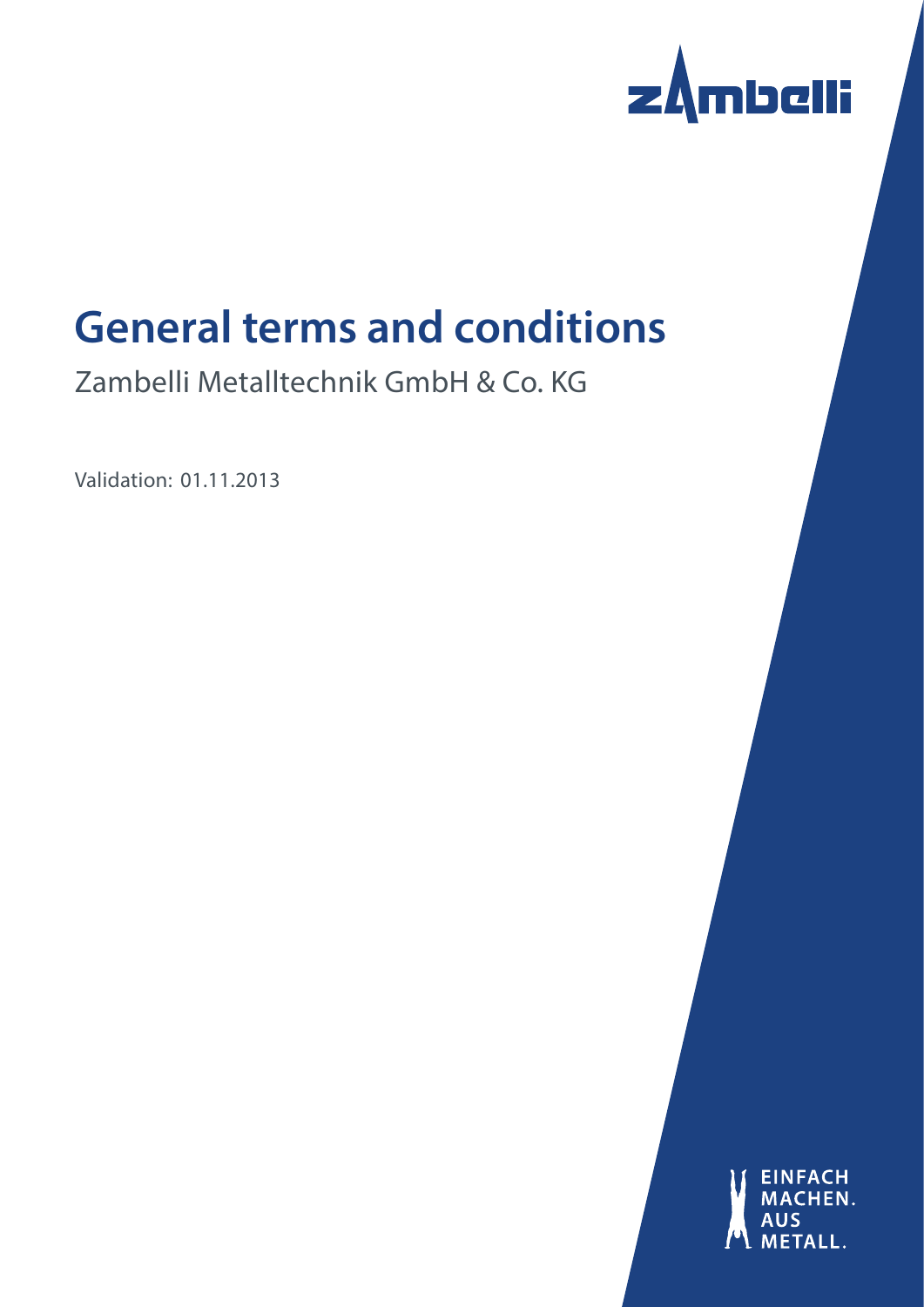

## **1. Incorporation of conditions/Written form**

- 1.1 These general terms and conditions principally apply for business transactions between us and our customers in advance. The same shall apply for future orders.
- 1.2 Conditions in order documents of our customers diverging from, supplementary or adverse to our terms and conditions are not admitted even if they were not expressly rejected. In particular, this applies when we render the service without reservation, in spite of conflicting conditions.
- 1.3 Diverging agreements within the meaning of number 1.2 shall only be valid in a particular case, when expressly confirmed by us in writing. The validity of the remaining general terms and conditions shall remain unaffected.
- 1.4 Individual agreements made with the customer in a particular case (including subsidiary agreements, reservations, amendments and supplements) shall precede these general terms and conditions in any case. A written contract and our written agreement respectively shall be authoritative for the contents of such agreements. Changes of this written form clause shall also be made in writing.

## **2. Prices and conditions**

- 2.1 Prices of the price list applicable at the time of contract conclusion shall be valid. Previous lists become invalid upon publication of a new price list.
- 2.2 All prices are principally ex works and do not include packing, freight, postage and VAT.
- 2.3 In principle, they are based on commodity prices and indication of quantities existing at the contract conclusion. If not all information required for a material order with our subcontractors (e.g. measures, colour, etc.) was available at the contract conclusion, the customer shall file this information subsequently as soon as possible. If total costs increased by at least 5 percent between contract conclusion and performance of cooperation acts by the customer, we shall be entitled to perform a corresponding price increase to compensate the increase in costs.
- 2.4 A handling fee is charged for small orders below € 250 in the amount of € 15.

#### **3. Delivery/Default in delivery/Security**

- 3.1 Delivery is principally made on the most favourable freight route. Express delivery is only made on explicit request by the customer. This also applies to any other shipment type expressly requested by the customer.
- 3.2 Partial deliveries shall be admissible.
- 3.3 Delivery time commences when the customer performed his cooperation acts according to 2.3. A date of delivery determined calendar-based is postponed by the same period than performance of the cooperation acts by the customer

is delayed.

- 3.4 For preservation of the date of delivery, it shall be sufficient that the goods left our plant before expiration of the delivery time or we have made the goods available and informed the customer on our readiness for dispatch.
- 3.5 We may make the execution of an order contingent on an advance payment or payment of invoices still outstanding from previous orders. We safeguard our customer claims with a loan securing insurance from loan defaults. In case that we don't get a sufficient credit limit from our insurance company, the customer shall be obliged to deliver a contract performance guarantee of a big bank licensed for business operation in the EU in the amount of the payment amount still outstanding or any other security within the meaning of section 232 subsection 1 BGB – Civil Code, before the start of delivery and/or installation of our goods. We shall have a right to refuse performance until delivery of this guarantee.
- 3.6 Should circumstances arise after the contract conclusion beyond our control or the control of a subcontractor and unforeseen, e.g. raw material and energy shortage or breakdown of machines required for the production, industrial action, act of god or circumstances for which we are not responsible and significantly impede delivery, we will inform the customer immediately and, at the same time, communicate the estimated new delivery time. Should delivery still not be possible within the new period, we shall be entitled to withdraw from the contract in whole or in part. We will reimburse any consideration already made by the customer immediately. Our statutory right to give notice and right of rescission as well as statutory provisions regarding the winding up of the contract when the obligation to perform the contract is excluded (e.g. impossibility or unconscionability of the performance and/or subsequent performance) shall remain unaffected. The right of rescission and right to give notice of the customer shall also remain unaffected.

#### **4. Default of acceptance**

- 4.1 The customer has failed to accept delivery when he refuses acceptance of the faultless goods on delivery. Should he expressly declare not to accept the delivery already before this time, delivery shall be dispensable and the customer has failed to accept delivery after our verbal offer. Default in acceptance shall oblige the customer to reimburse any cost of storage. These costs are assessed with at least 0.5 percent of the net order amount for each month commenced, however, no more than 5 percent of the net order amount. The customer shall be entitled to furnish proof that we did not incur any damage or impairment due to the default in acceptance or the amount is considerably below this lump sum.
- 4.2 Furthermore, we shall be entitled in the event of default in acceptance to withdraw from the contract on the conditions of paragraph 323 BGB (Civil Code) or to claim damages due to non-performance on the conditions of sections 280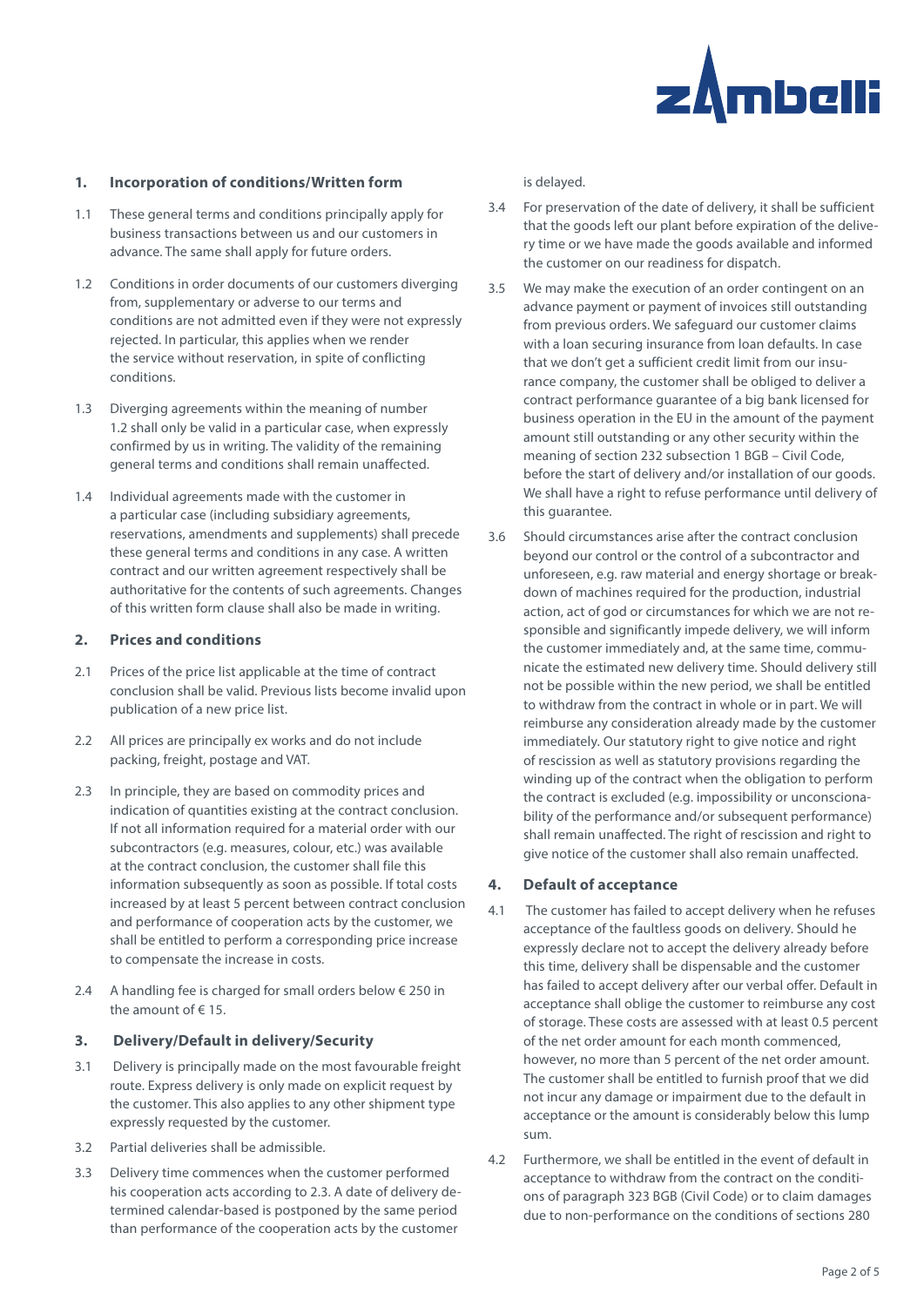

subsection 1, 3, 281 BGB (Civil Code). We may request 20 percent of the order price including VAT as damages due to nonperformance should the customer not produce any proof that we did not incur any or minor damage. We reserve to assert a higher proofed damage for customized goods or project production, in particular.

# **5. Shipment, Passage of risk**

- 5.1 Our plant is the place of performance for payment and performance.
- 5.2 Should goods be shipped to another place (not our plant) upon the request of the customer, risk of accidental perishing or deterioration of the goods shall pass to the customer on delivery to the forwarding agent, carrier or any other person or institution appointed to perform delivery. The provisions of paragraph 447 BGB (Civil Code) shall also apply if shipment is made with our means of transport or employees as well as regardless of who bears freight. In this case, paragraph 278 BGB (Civil Code) shall apply with regard to our employees.
- 5.3 Transport insurance is only made after separate agreement and for the account of the customer.
- 5.4 Notwithstanding the provisions of 5.2, risk shall pass to the customer after we delivered the goods to the customer or the customer has failed to accept delivery, in accordance with the provisions of 4.1.

# **6. Customer's duty of evidence for intra-community deliveries**

- 6.1 According to §§ 17a-17c UstDV, the supplier is for every tax-free intra-community delivery obliged to request the reception evidence in the form of a Certificate of Entry or in specific cases in the form of an alternative proof from the customer.
- 6.2 In case that the supplier or the customer commissions an external carrier to transport the consignment, the CMR is accepted as alternative proof which may replace the Certificate of Entry, provided that field 24 is filled in correctly and completely.
- 6.3 In case that the customer transports the consignment with his own vehicle, only the Certificate of Entry may prove the intra-community delivery.
- 6.4 In case that the consignment is transported by parcel service or break bulk cargo, the supplier retrieves the proof directly from the respective service contractor.
- 6.5 For all deliveries according to 6.2 and 6.3, the customer is obliged to furnish the proof within a narrow time frame. The respective proof has to be transmitted electronically to zmtconfirmation@zambelli.de.
- 6.6 Non-fulfilment of this duty of evidence results in subsequent billing of the German VAT by the supplier as the requirement for tax exemption for intra-community deliveries according to § 6a sections 1 and 3 UStG is not fulfilled.

## **7. Warranty**

- 7.1 Agreements as to quality shall only be binding when expressly made with the customer in writing. In particular, all information in lists or offers regarding measures, weights and illustrations was only roughly established and thus is not binding at any time.
- 7.2 The actual delivery may deviate from any sample within customary tolerances. Such deviations do not constitute any defect in any fay. Item 1.4 shall remain unaffected.
- 7.3 The customer shall inspect the goods immediately. Obvious defects of any type and/or delivery of a type or quantity of goods other than ordered shall be noticed immediately on acceptance of the delivery and shall be noted down in a delivery record to be prepared by the customer. Other defects arising within a proper inspection of any type, without delivery of a non-obvious type or quantity of goods other than ordered shall be noticed in writing immediately, however, within 7 days as of the date of delivery. Delivery shall be considered approved with regard to a notice not in due form and time. Hidden defects which are also not discovered within a proper inspection shall be noticed in writing within 1 year from the date of delivery.
- 7.4 Until clarification of the complaint, goods complained about shall not be further processed. We shall be given the opportunity to inspect defects noticed on-site.
- 7.5 We remedy defects or deliver subsequently at our option. Should a subsequent performance fail within an appropriate period, the customer (at his option) may reduce, withdraw from the contract or claim damages in the event of fault. Should the customer withdraw from the contract, he shall not be entitled to any other damages than performance due to the defect. Claims for damages by the customer shall only exist in accordance with item 9 and shall otherwise be excluded.
- 7.6 We shall be entitled to make a subsequent performance due conditional on the fact that the customer pays the purchase price due. However, the customer shall be entitled to retain an appropriate part of the purchase price in relation to the defect.
- 7.7 The warranty period is 12 months from delivery. However, if goods concern a construction or another object used in accordance with its usual type of use and caused the defectiveness of the construction (building material), the limitation period is 5 years according to the statutory regulation, paragraph 438 subsection 1 number 2 BGB (Civil Code). Statutory special regulations on claims for return in rem of third parties (paragraph 438 subsection 1 number 1 BGB – Civil Code), fraudulent intent (paragraph 438 subsection 3 BGB – Civil Code) and claims in recourse to the supplier of the final delivery to a consumer (paragraph 479 subsection 3 BGB – Civil Code) shall also remain unaffected.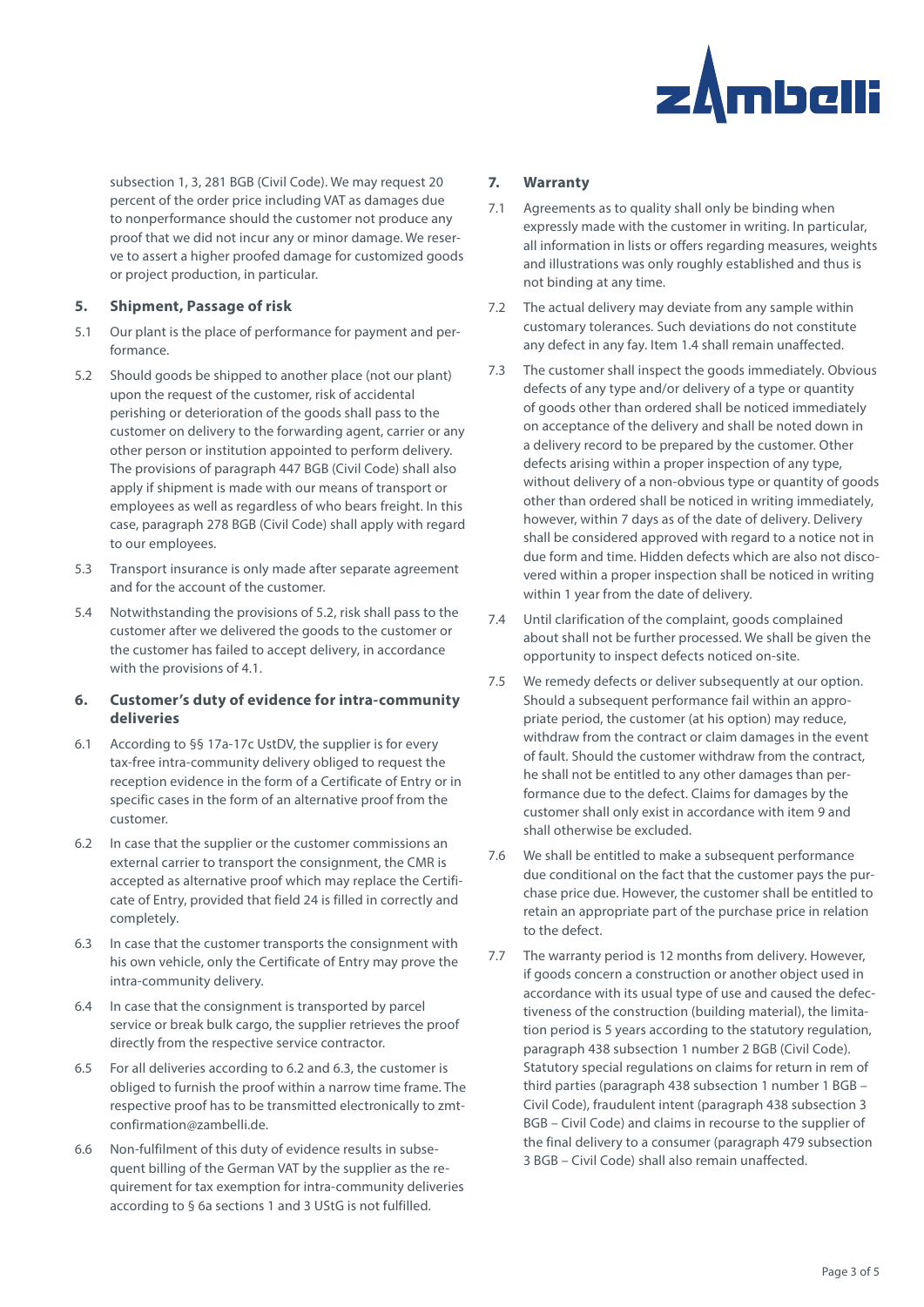

- 7.8 If the customer decided not to assign the maintenance for the duration of the limitation period to us and unless otherwise agreed, the limitation period for warranty claims of components of mechanical and electrical/electronic machinery, whose maintenance influences the security and working order, would be (different from 6.7) two years. This shall also apply if a different limitation period is agreed for further services or products.
- 7.9 The foregoing limitation periods of the purchase right shall also apply to contractual and extra-contractual claims for damages by the customer based on a defect of the goods, unless application of the standard statutory limitation period (paragraph 195, 199 BGB – Civil Code) would result in a shorter limitation period in the individual case. Limitation periods of the Product Liability Act shall remain unaffected in any event. Statutory limitation periods shall apply for other claims for damages by the customer.

#### **8. Terms of payment/Delay in payment**

- 8.1 Unless otherwise agreed, our invoices are payable without deduction after receipt immediately.
- 8.2 Counterclaims including warranty claims of the customer do not entitle to a set-off or retention, unless a counterclaim exists which has become res judicata.
- 8.3 The customer is in default should he not make payments due within 30 days after receipt of the invoice or similar payment schedule. The customer is also in default without a reminder should it be agreed that the purchase price shall be paid on a date determined calendar-based and the customer does not perform until this date at the latest. Notwithstanding, it shall be left at our discretion to remind the customer when our purchase price claim is due. In this event, the customer is in default with the reminder, unless delivery is not made due to a circumstance for which he is not responsible.
- 8.4 Should the customer be in default with the payment, we shall be entitled to demand interest in the amount of 8 percent above the base interest rate as flat-rate damages from the time when default commences. Damages shall be assessed at a lower value should the customer prove a lower damage. The proof of a higher damage by Zambelli shall be admissible.
- 8.5 Should the customer not pay the agreed price on the due date and no delay in payment exists, we shall have a claim for default interest in the amount of 7 percent p.a. (paragraph 352, 353 HGB – Commercial Code).
- 8.6 We reserve assertion of another or higher damage. Should the customer not make payments due, we shall be entitled to withdraw immediately, in accordance with section 323 subsection 1 BGB (Civil Code). We shall be entitled to withdraw immediately, should the customer suspend payments, files a petition to commence insolvency proceedings or such proceedings are commenced with respect to the assets of the customer.

8.7 Payments by bill or cheque are accepted on account of performance subject to payment. Acceptance of bills is only made after a corresponding agreement should the corresponding costs for negotiation of a bill are fully paid in cash and this concerns eligible for rediscount bills.

## **9. Reservation of title**

- 9.1 Goods delivered shall remain our property until performance of all current and future claims from business relations with the customer (reserved goods).
- 9.2 The customer shall be obliged to store and mark reserved goods separately.
- 9.3 Processing or transformation of reserved goods is performed by the customer on our behalf without any obligations arising for us. Should the customer combine, mix or process our reserved goods with other goods we shall be entitled to co-ownership on a pro rata basis of the goods created. Value of our co-ownership depends on the proportion of the invoice value of our reserved goods to the market value of the goods created by combining, mixing or processing. These goods shall be considered in this extent as reserved goods within the meaning of these conditions.
- 9.4 Sale of reserved goods shall be admissible in the ordinary course of business should the customer guarantee our extended reservation of title (assignment of a claim in accordance with 8.5). Other disposals and pledging and transfer by way of security, in particular, shall not be admissible.
- 9.5 Hereby, the customer assigns to us in advance any claims with regard to reserved goods due from resale or any other legal ground in the amount of claims to be secured. We hereby accept the assignment. Should the customer contribute the above-named claims to current account relations, the current account claims are hereby assigned to us in full. After balancing, the balance supersedes which is considered assigned up to the amount of the original current account claims. This shall apply correspondingly for the final balance in the event of termination of the current account relations.
- 9.6 The customer shall only be entitled to collection of assigned claims in the ordinary course of business and revocable. Upon our request, he shall notify the debtor of the assignment and we shall also have a right of notification should the customer be in default with the payment of a secured claim and the customer was previously notified of the disclosure.
- 9.7 The authorization of the customer to dispose of reserved goods as well as processing, combining and mixing and, in addition, to collect claims assigned shall become extinct in the event of non-compliance with terms of payment, unauthorized disposal, significant deterioration of the financial position of the customer, bill or cheque protest and insolvency proceedings filed against the customer. We shall be entitled in these events to take possession of reserved goods after a statement of withdrawal, enter upon the plant of the customer for this purpose, obtain useful information as well as inspect his books.